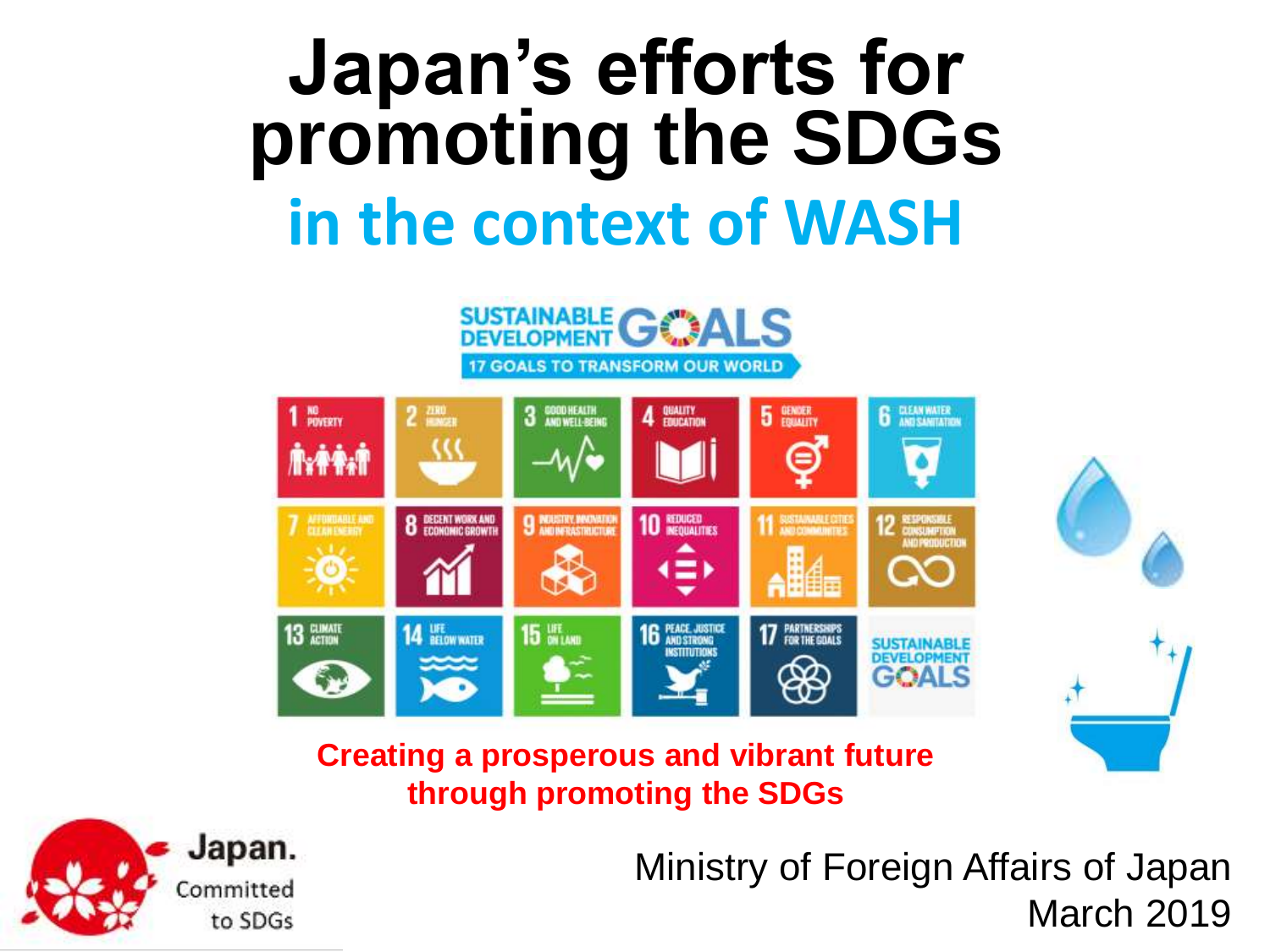

# Japanese Government's approach to promote SDGs

#### 1.SDGs Promotion Headquarters

 Headed by PM Abe, with all the Cabinet Members, to ensure a whole-of-government approach to implement the SDGs.





# 2. SDGs Action Plan

 Compiled all the government's measures that contribute to achieving the SDGs.







# 3. Japan SDGs Award

 Awarded companies, local governments, schools, CSOs etc. that are making outstanding efforts to achieve SDGs.



# 4. G20 and TICAD7

 Take leadership in promoting the SDGs in the international community, making use of the opportunities such as G20, TICAD7 and the SDGs Summit in NY.





2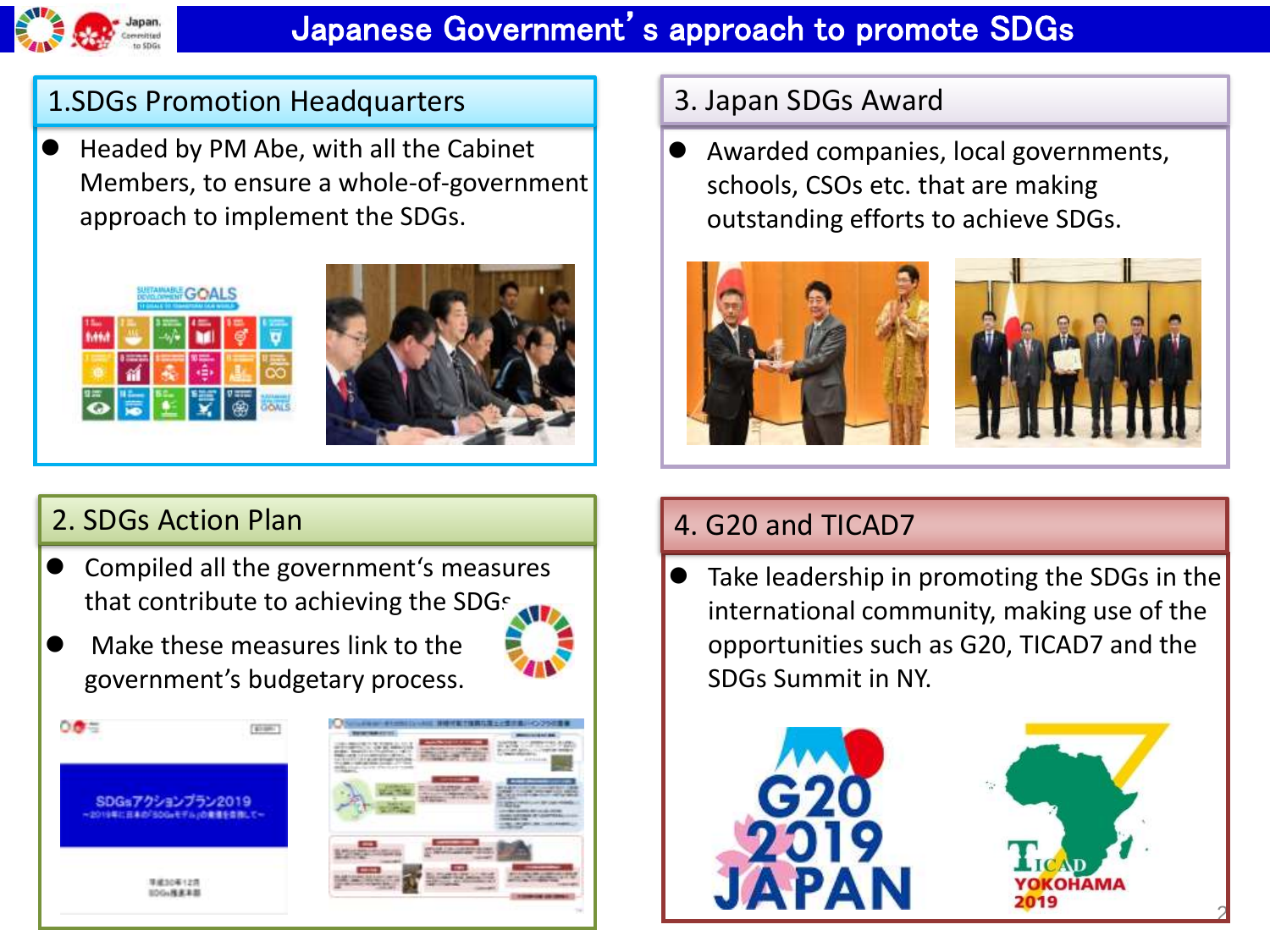

#### **Promotion of concrete efforts based on the three basic directions of Japan's SDGs Model**

Based on the "**SDGs Action Plan 2019**" building upon the basic three directions of Japan's SDGs Model, which were set forth as a part of the "SDGs Action Plan 2018" at the 4<sup>th</sup> meeting December 2017, Japan will promote concrete efforts as follows.

#### **(1) Promotion of Society 5.0 that corresponds to SDGs**

- $\triangleright$  Supporting the efforts of small and medium-sized companies as well as SDGs business in developing countries.
- Promoting Science, Technology and Innovation (STI) for SDGs by formulating the "STI Roadmap" and the "Guiding Principles".

#### **(2) Regional vitalization driven by the SDGs**

- ▶ Promoting the SDGs in local areas through "SDGs Future City" and smart-agriculture, forestry and fisheries as well as hosting the Tokyo Olympic and Paralympic Games and Osaka Kansai Expo 2025.
- **►** Building Sound Material-Cycle Society through mainstreaming DRR and promoting quality infrastructure, measures against marine plastic debris and climate change.

#### **(3) Empowerment of the next generations and women**

- $\triangleright$  Empowering the next generations and women including setting up Japan Next-generation Platform for promoting the SDGs and holding WAW! and W20 back-to-back.
- $\triangleright$  Promoting UHC and international education cooperation in the international community.
- $\triangleright$  Implementing quality education at every stage from early childhood education to higher education in Japan.





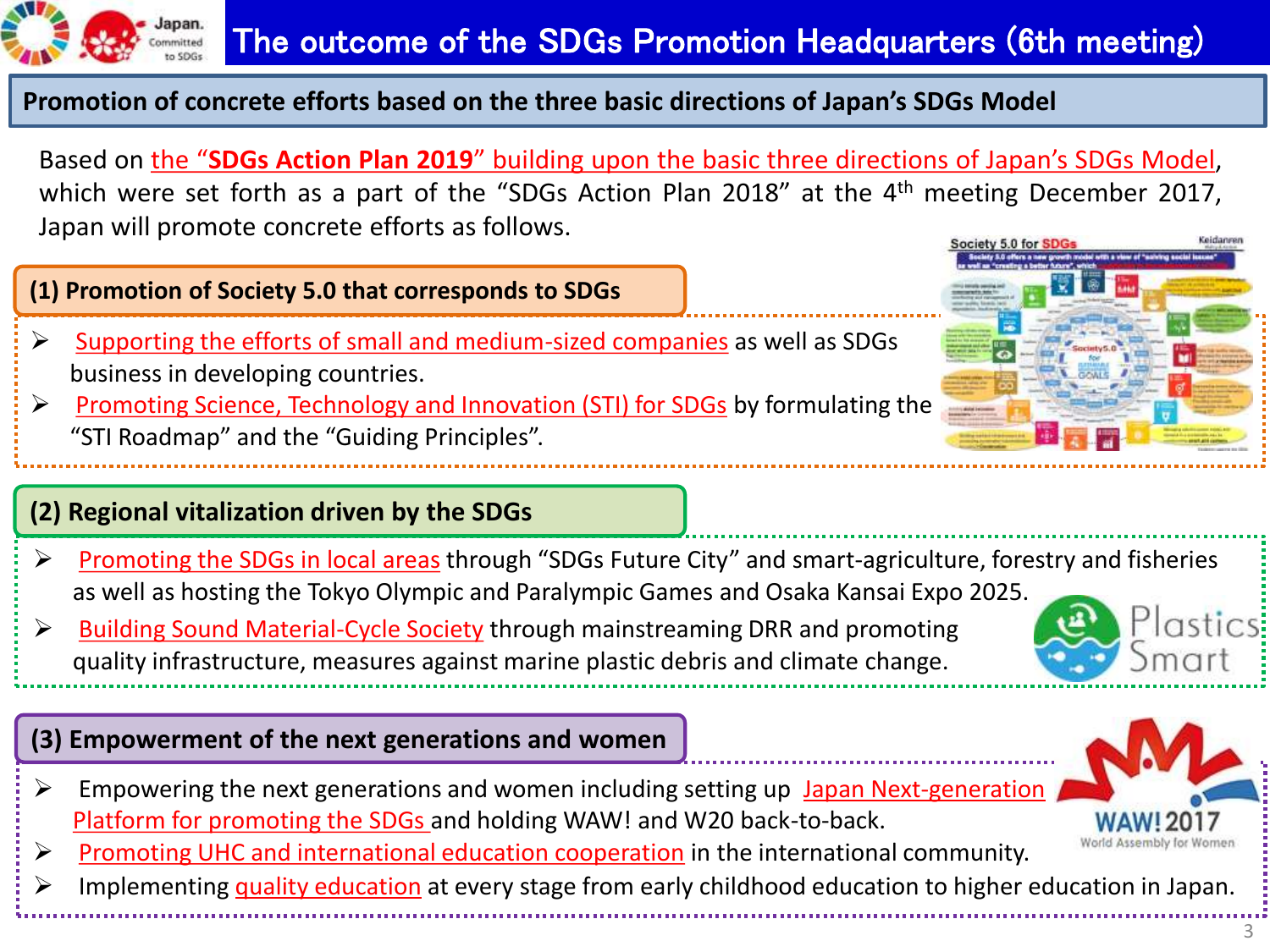

- **WATER** is root of all lives.
- Ensuring safe drinking **WATER** is critical in light of human security.
- **WATER** is closely linked to other development areas such as agriculture (Goal2), health (Goal3) , education (Goal4), gender (Goal5), energy (Goal7) and biodiversity (Goal14&15).
- **WATER** resources are unevenly distributed, which is hindering development and causing humanitarian crisis and regional conflicts. **ALS**



**WATER**-related Goals in the SDGs



**Goal 6: Ensure availability and sustainable management of water and sanitation for all (WASH)** 

- 6.1 Access to safe and affordable drinking water
- 6.2 Access to adequate and equitable sanitation and hygiene
- 6.3 Improve water quality
- 6.4 Increase water-use efficiency and sustainable supply of freshwater
- 6.5 Integrated water resource management
- 6.6 Protect and restore water-related ecosystems

**Goal 11**:**Make cities and human settlements inclusive, safe, resilient and sustainable (Water and DRR)** 

4 11.5 Reduce the number of deaths and people affected by disasters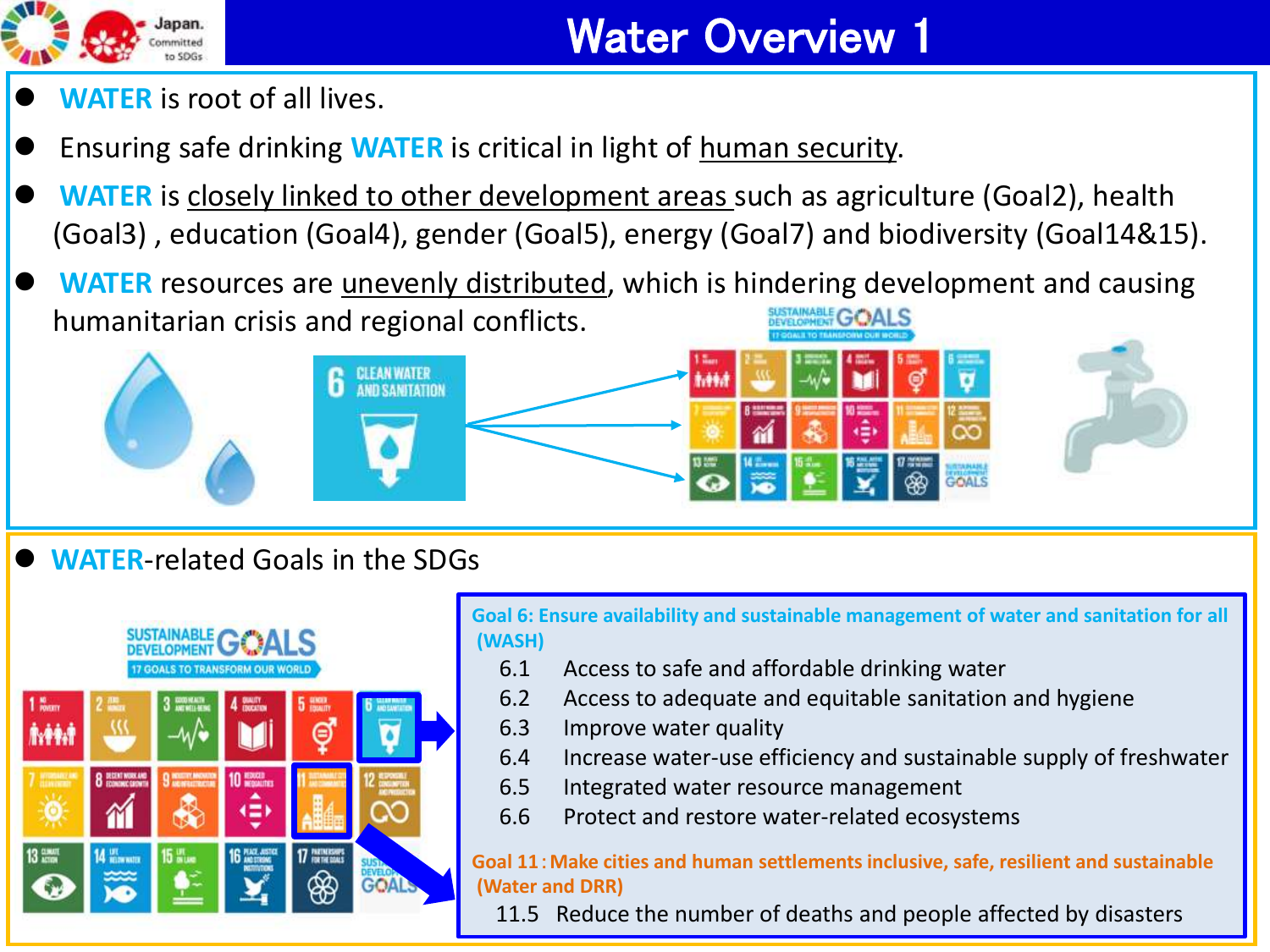

# Water Overview 2

# **Unevenly Distributed Freshwater Resources**